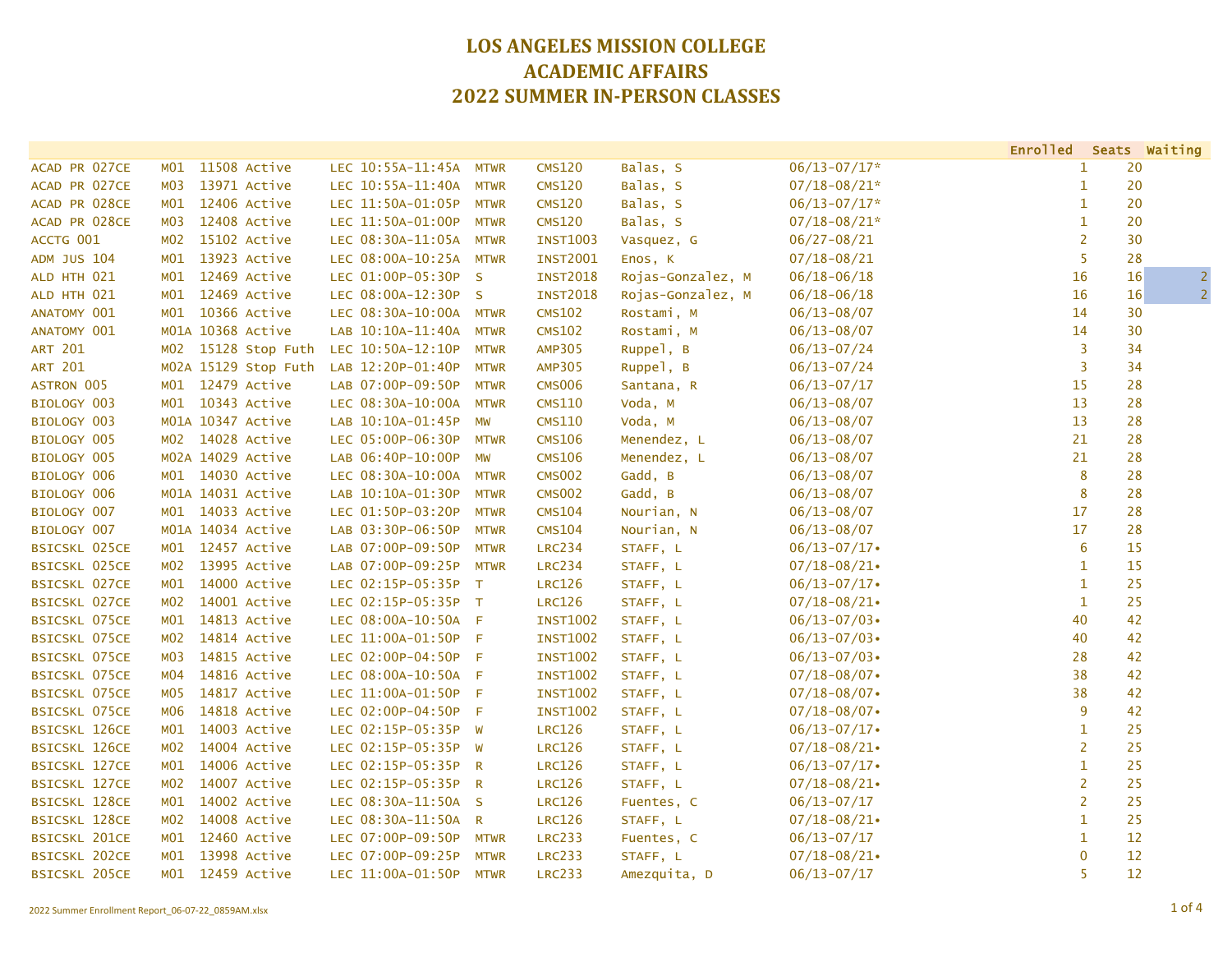|                      |     |                   |                         |               |                 |                 |                    | <b>Enrolled</b> |    | Seats Waiting |
|----------------------|-----|-------------------|-------------------------|---------------|-----------------|-----------------|--------------------|-----------------|----|---------------|
| <b>BSICSKL 206CE</b> | MO1 | 12462 Active      | LEC 11:00A-01:25P       | <b>MTWR</b>   | <b>LRC233</b>   | Yehia, S        | $07/18 - 08/21$    | 10              | 12 |               |
| <b>BSICSKL 209CE</b> | MO1 | 12458 Active      | LEC 08:00A-10:50A       | <b>MTWR</b>   | <b>LRC233</b>   | Amezquita, D    | $06/13 - 07/17$    | $\overline{7}$  | 12 |               |
| <b>BSICSKL 210CE</b> | MO1 | 12461 Active      | LEC 08:00A-10:25A MTWR  |               | <b>LRC233</b>   | Yehia, S        | $07/18 - 08/21$    | 12              |    | 12            |
| <b>BUS 001</b>       | M03 | 15041 Active      | LEC 08:00A-10:50A MTWR  |               | <b>INST1013</b> | Dorsey, N       | $07/18 - 08/21$    | $\overline{2}$  |    | 40            |
| CH DEV 001           | M03 | 14743 Active      | LEC 08:00A-10:25A       | <b>MTWR</b>   | <b>CSB102A</b>  | STAFF, L        | $07/18 - 08/21$ ~• | 9               |    | $\mathbf 0$   |
| CH DEV 002           | M02 | 15009 Active      | LEC 08:00A-10:25A       | <b>MTWR</b>   | <b>CCDS202</b>  | Christiansen, H | $07/18 - 08/21$    | $\mathbf{1}$    |    | 36            |
| CH DEV 007           | M01 | 13926 Active      | LEC 08:00A-10:25A MTWR  |               | <b>CCDS201</b>  | Serna, E        | $07/18 - 08/21$    | 8               |    | 36            |
| CH DEV 022           | MO1 | 13929 Active      | LEC 06:00P-07:30P       | <b>TR</b>     | <b>CCDS202</b>  | Rodriguez, P    | $06/13 - 08/21$    | 15              | 15 | 6             |
| CH DEV 022           |     | M01A 13930 Active | LAB                     | <b>TBA</b>    | <b>SCHEDULE</b> | Rodriguez, P    | $06/13 - 08/21$    | 15              | 15 | 6             |
| <b>CHEM 051</b>      | MO1 | 10290 Active      | LEC 08:30A-10:40A       | <b>MTWR</b>   | CMS246          | Fenton, M       | $06/13 - 08/07$    | 16              |    | 28            |
| <b>CHEM 051</b>      |     | M01A 10298 Active | LAB 10:45A-12:15P       | <b>MTWR</b>   | <b>CMS201</b>   | Fenton, M       | $06/13 - 08/07$    | 16              |    | 28            |
| <b>CHEM 065</b>      | MO1 | 10619 Active      | LEC 10:40A-12:10P       | <b>MTWR</b>   | <b>CMS028</b>   | Qureshi, A      | $06/13 - 08/07$    | 17              |    | 28            |
| <b>CHEM 065</b>      |     | M01A 10621 Active | LAB 12:30P-02:00P       | <b>MTWR</b>   | <b>CMS201</b>   | Qureshi, A      | $06/13 - 08/07$    | 17              |    | 28            |
| <b>CHEM 101</b>      | MO1 | 12480 Active      | LEC 08:30A-10:00A MTWR  |               | <b>CMS236</b>   | Pazirandeh, S   | $06/13 - 08/07$    | $\overline{7}$  |    | 28            |
| <b>CHEM 101</b>      |     | M01A 12481 Active | LAB 10:10A-01:30P       | <b>MTWR</b>   | <b>CMS203</b>   | Pazirandeh, S   | $06/13 - 08/07$    | $\overline{7}$  |    | 28            |
| CLN ART 050          | MO1 | 13980 Active      | LEC 01:10P-03:00P       | <b>MTWR</b>   | <b>CAI228</b>   | Equaras, L      | $06/13 - 07/17$    | 13              |    | 30            |
| CLN ART 050          | M02 | 13981 Active      | LEC 01:10P-02:40P       | <b>MTWR</b>   | <b>CAI228</b>   | Luna, A         | $07/18 - 08/21$ ~  | 6               |    | $\mathbf 0$   |
| CLN ART 060          | MO1 | 13982 Active      | LEC 07:00A-08:20A MTWRF |               | <b>CAI228</b>   | Equaras, L      | $06/13 - 07/17$    | 5               |    | 30            |
| CLN ART 060          |     | M01A 13983 Active | LAB 08:30A-12:55P       | <b>MTWRF</b>  | <b>MODKIT</b>   | Equaras, L      | $06/13 - 07/17$    | 5               |    | 30            |
| CLN ART 101          |     | M01 13984 Active  | LEC 07:00A-08:20A MTWRF |               | <b>CAI227</b>   | silva, J        | $06/13 - 07/17$    | $\mathbf{1}$    |    | 30            |
| CLN ART 101          |     | M01A 13985 Active | LAB 08:30A-12:55P MTWRF |               | <b>PRODKIT</b>  | silva, J        | $06/13 - 07/17$    | $\mathbf{1}$    |    | 30            |
| CLN ART 102          |     | M01 13986 Active  | LEC 07:00A-08:10A       | <b>MTWRF</b>  | <b>CAI227</b>   | Sanchez, J      | $07/18 - 08/21$    | 8               |    | 30            |
| CLN ART 102          |     | M01A 13987 Active | LAB 08:20A-12:25P MTWRF |               | PRODKIT         | Sanchez, J      | $07/18 - 08/21$    | 8               |    | 30            |
| CLN ART 102          |     | M01A 13987 Active | LAB 08:20A-12:25P       | <b>MTWRF</b>  | <b>PRODKIT</b>  | Sanchez, J      | $07/18 - 08/21$    | 8               |    | 30            |
| CLN ART 103          | MO1 | 13988 Active      | LEC 03:00P-04:30P       | <b>MTWR</b>   | <b>CAI232</b>   | STAFF, L        | $07/18 - 08/21$    | $\overline{7}$  |    | 30            |
| <b>COMM 101</b>      | м06 | 14410 Active      | LEC 11:00A-01:50P       | <b>MTWR</b>   | <b>INST1006</b> | Constantine, B  | $06/13 - 07/17$    | 9               |    | 42            |
| <b>COMM 101</b>      | M07 | 14411 Active      | LEC 07:00P-09:50P       | <b>MTWR</b>   | <b>INST1001</b> | Constantine, B  | $06/13 - 07/17$    | 5               |    | 42            |
| COUNSEL 040          | M01 | 15265 Active      | LEC 08:00A-10:20A MTWR  |               | <b>INST1010</b> | STAFF, L        | 06/22-07/31! • New | $\mathbf{0}$    |    | 5             |
| CS 101               | MO2 | 15046 Active      | LEC 01:00P-04:10P       | <b>TR</b>     | <b>INST2007</b> | Rios, J         | $06/27 - 08/20$    | 11              |    | 42            |
| CS 101               |     | M02A 15047 Active | LAB 04:15P-05:05P       | <b>TR</b>     | <b>INST2007</b> | Rios, J         | $06/27 - 08/20$    | 11              | 42 |               |
| CS 119               | MO2 | 15027 Active      | LEC 09:00A-10:30A MTWR  |               | <b>INST2006</b> | Dantes, E       | $07/18 - 08/21$    | $\overline{4}$  | 42 |               |
| CS 119               |     | M02A 15028 Active | LAB 10:35A-12:05P       | <b>MTWR</b>   | <b>INST2006</b> | Dantes, E       | $07/18 - 08/21$    | 4               |    | 42            |
| ECON 001             | MO2 | 15040 Active      | LEC 11:00A-02:00P       | <b>MTWR</b>   | CSB111          | Danai, M        | $07/18 - 08/21$    | $\mathbf 0$     |    | 40            |
| ENGLISH 101          | MO9 | 14412 Active      | LEC 11:00A-01:50P       | <b>MTWR</b>   | <b>INST2021</b> | Daugherty, S    | $06/13 - 07/17$    | 15              | 42 |               |
| <b>ENGLISH 102</b>   | MO4 | 14413 Active      | LEC 11:00A-01:25P       | <b>MTWR</b>   | <b>INST2021</b> | Colmer, I       | $07/18 - 08/21$    | $\overline{4}$  | 42 |               |
| ENV SCI 002          | MO3 | 15065 Active      | LEC 10:20A-01:30P       | <b>TR</b>     | <b>CMS105</b>   | Voda, M         | $06/13 - 08/07$    | $\mathbf{1}$    | 42 |               |
| ESL NC 141CE         | MO2 | 15235 Active      | <b>LEC</b>              | <b>ONLINE</b> | <b>INTERNET</b> | Climo, M        | 06/13-08/07* New   | 2               |    | 10            |
| ESL NC 141CE         | M02 | 15235 Active      | LEC 08:30A-12:10P       | <b>MW</b>     | <b>CSB102B</b>  | Climo, M        | 06/13-08/07* New   | $\overline{2}$  |    | 10            |
| HLTHOCC 062          | MO1 | 14038 Active      | LEC 08:00A-08:50A       | <b>TR</b>     | <b>INST2014</b> | Kidd, S         | $06/13 - 08/07$    | 8               |    | 50            |
| HLTHOCC 062          |     | M01A 14039 Active | LAB 09:00A-12:10P       | <b>TR</b>     | <b>INST2016</b> | Kidd, S         | $06/13 - 08/07$    | 8               |    | 50            |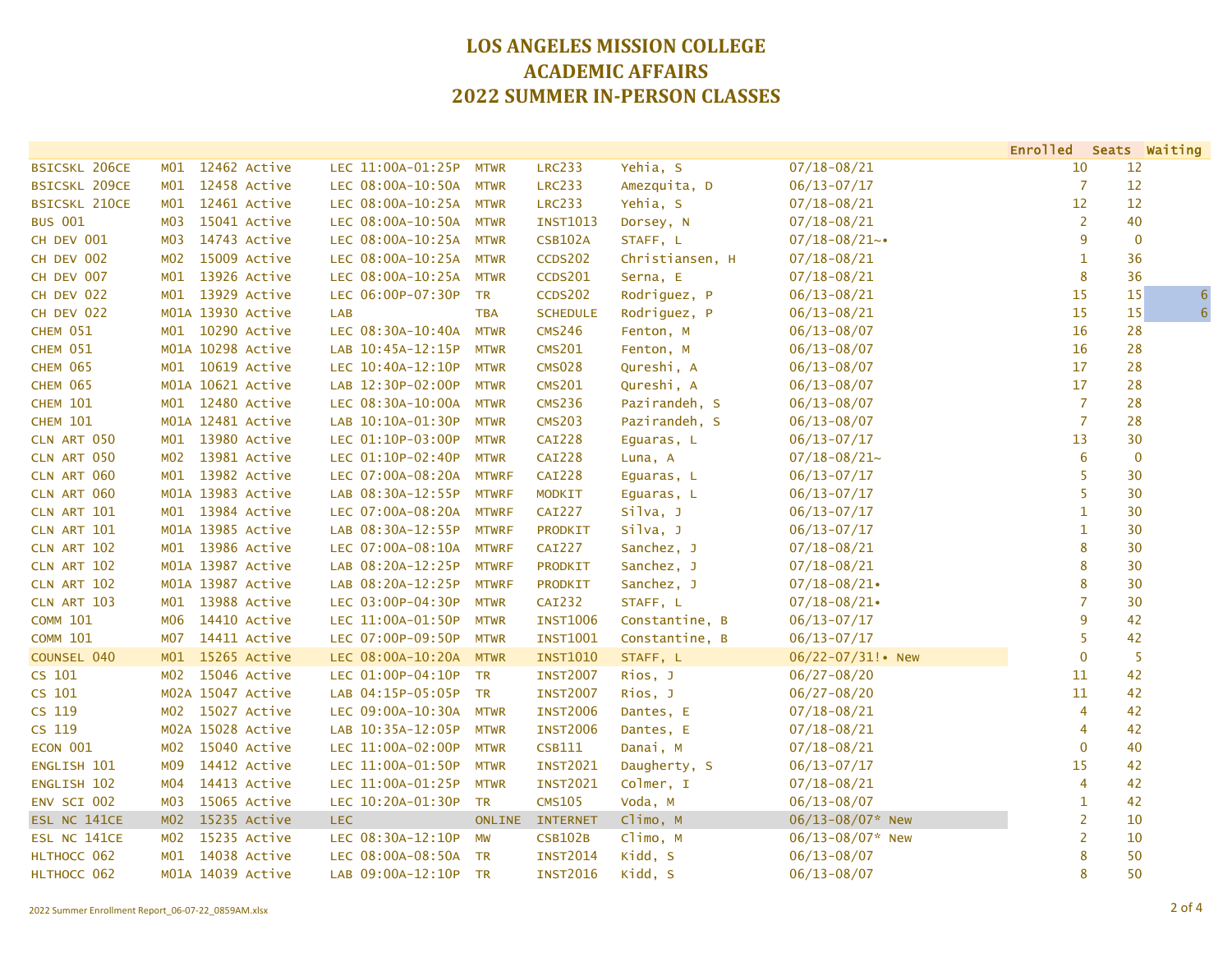|                  |                 |                      |                         |              |                 |                       |                   | <b>Enrolled</b> |                | Seats Waiting |
|------------------|-----------------|----------------------|-------------------------|--------------|-----------------|-----------------------|-------------------|-----------------|----------------|---------------|
| KIN 329-1        | MO1             | 11451 Active         | LAB 08:00A-10:50A       | <b>MTWR</b>  | HFACFT CR       | Cascione, J           | $06/13 - 07/17*$  |                 | 8              | 30            |
| KIN 329-1        | MO2             | 11452 Active         | LAB 08:00A-10:50A       | <b>MTWR</b>  |                 | HFACFT CR Jefferis, S | $07/18 - 08/21*$  | 7               |                | 30            |
| KIN 329-2        | MO1             | 11347 Active         | LAB 08:00A-10:50A       | <b>MTWR</b>  | HFACFT CR       | Cascione, J           | $06/13 - 07/17*$  |                 | 6              | 10            |
| KIN 329-2        | M02             | 11348 Active         | LAB 08:00A-10:50A       | <b>MTWR</b>  | HFACFT CR       | Jefferis, S           | $07/18 - 08/21*$  |                 | $\mathbf 0$    | 10            |
| KIN 329-3        | M <sub>01</sub> | 11349 Active         | LAB 08:00A-10:50A       | <b>MTWR</b>  | HFACFT CR       | Cascione, J           | $06/13 - 07/17*$  |                 | $\overline{2}$ | 10            |
| <b>KIN 329-3</b> | M02             | 11350 Active         | LAB 08:00A-10:50A       | <b>MTWR</b>  | HFACFT CR       | Jefferis, S           | $07/18 - 08/21*$  |                 | $\mathbf{1}$   | 10            |
| KIN ATH 552      | M01             | 13104 Active         | LAB 08:00A-09:05A       | <b>MTWRF</b> | <b>ELCRPARK</b> | Garcia, J             | $06/20 - 08/21$   | 25              |                | 40            |
| KIN ATH 552      | MO2             | 13103 Active         | LAB 07:00A-08:20A       | <b>MTWRS</b> | <b>ELCRPARK</b> | Laguna, S             | $07/06 - 08/21$   |                 | 7              | 30            |
| KIN ATH 552      | MO4             | 11088 Active         | LAB 12:30P-02:20P       | <b>MWF</b>   | <b>HFACGYM</b>  | Mardini, N            | $06/20 - 08/21$   |                 | 9              | 30            |
| KIN ATH 552      | MO5             | 12082 Active         | LAB 12:00P-12:50P       | <b>MTWRF</b> | <b>ELCRPARK</b> | Hylland, C            | $06/13 - 08/21$   |                 | 6              | 30            |
| KIN ATH 552      | м06             | 15057 Active         | LAB 12:10P-03:00P       | <b>MTWR</b>  | <b>ELCRPARK</b> | Cascione, J           | $06/13 - 07/17$   |                 | 2              | 30            |
| <b>MATH 227</b>  | M <sub>02</sub> | 12416 Active         | LEC 08:00A-09:30A       | <b>MTWR</b>  | <b>CMS120</b>   | Ades, R               | $06/13 - 08/07*$  | 16              |                | 20            |
| <b>MATH 227</b>  |                 | M02A 12418 Active    | LAB 09:40A-10:30A       | <b>MTWR</b>  | <b>CMS120</b>   | Ades, R               | $06/13 - 08/07*$  | 16              |                | 20            |
| <b>MATH 240</b>  | MO2             | 15022 Active         | LEC 04:00P-06:25P       | <b>MTWR</b>  | <b>CMS128</b>   | Marsubian, A          | $07/18 - 08/21$   |                 | $\overline{2}$ | 40            |
| <b>MATH 240</b>  |                 | M02A 15023 Active    | LAB 06:30P-07:15P       | <b>MTWR</b>  | <b>CMS128</b>   | Marsubian, A          | $07/18 - 08/21$   |                 | $\overline{2}$ | 40            |
| <b>MATH 266</b>  | MO2             | 15052 Active         | LEC 01:00P-03:35P       | <b>MTWR</b>  | <b>CMS128</b>   | Kim, J                | $06/27 - 08/20$   |                 | $\mathbf{1}$   | 42            |
| MICRO 020        | M01             | 12400 Active         | LEC 05:00P-06:25P       | <b>MTWR</b>  | <b>CMS002</b>   | Echeverri, A          | $06/13 - 08/07$   | 21              |                | 28            |
| MICRO 020        |                 | M01A 12401 Active    | LAB 06:40P-08:10P       | <b>MTWR</b>  | <b>CMS002</b>   | Echeverri, A          | $06/13 - 08/07$   | 21              |                | 28            |
| NRS-HCA 399A     | MO1             | 14045 Active         | LEC 08:00A-05:00P       | <b>MWF</b>   | <b>INST2014</b> | Johnson-Adkins, B     | $06/13 - 07/01$   |                 | 8              | 15            |
| NRS-HCA 399A     |                 | M01A 14046 Active    | LAB 07:00A-04:00P       | <b>MWF</b>   | <b>SCHEDULE</b> | Glaus, C              | $07/06 - 08/05$   |                 | 8              | 15            |
| NRS-HCA 399B     | MO1             | 14048 Active         | LEC 08:00A-05:00P       | MW           | <b>INST2014</b> | Johnson-Adkins, B     | $08/15 - 08/17$   |                 | 5              | 15            |
| NRS-HCA 399B     | MO1             | 14048 Active         | LEC 08:00A-12:00P       | F            | <b>INST2014</b> | Johnson-Adkins, B     | $08/19 - 08/19$   |                 | 5              | 15            |
| NRS-HCA 399B     |                 | M01A 14418 Active    | LAB 08:00A-05:00P       | WF           | <b>SCHEDULE</b> | Kidd, S               | $08/24 - 08/26$   |                 | 5              | 15            |
| NRS-HCA 399B     |                 | M01A 14418 Active    | LAB 08:00A-12:00P       | $M_{\odot}$  | <b>SCHEDULE</b> | Kidd, S               | $08/22 - 08/22$   |                 | 5              | 15            |
| <b>РНОТО 007</b> |                 | M01 15125 Stop Futh  | LEC 10:40A-11:30A MTWR  |              | <b>AMP212</b>   | Stage, C              | $06/13 - 08/07$   | $\overline{4}$  |                | 30            |
| <b>РНОТО 007</b> |                 | MO1A 15126 Stop Futh | LAB 11:35A-01:05P       | <b>MTWR</b>  | <b>AMP212</b>   | Stage, C              | $06/13 - 08/07$   |                 | 4              | 30            |
| PHRMCTK 032      |                 | M01 10532 Active     | LEC 08:00A-09:10A       | <b>MTWR</b>  | <b>INST2018</b> | Lavy, E               | $06/13 - 08/07$   | 10              |                | 28            |
| PHRMCTK 032      |                 | M01A 10533 Active    | LAB 09:25A-11:50A       | <b>MTWR</b>  | <b>INST2018</b> | Lavy, E               | $06/13 - 08/07$   | 10              |                | 28            |
| PHYSIOL 001      | MO1             | 14049 Active         | LEC 08:30A-10:00A       | <b>MTWR</b>  | <b>CMS104</b>   | Ebneshahidi, A        | $06/13 - 08/07$   | 11              |                | 30            |
| PHYSIOL 001      |                 | M01A 14050 Active    | LAB 10:10A-01:45P       | <b>MW</b>    | <b>CMS104</b>   | Ebneshahidi, A        | $06/13 - 08/07$   | 11              |                | 30            |
| PROFBKG 200      |                 | M01 11644 Active     | LEC 02:00P-03:10P       | <b>MTWRF</b> | CAI230          | STAFF, L              | $07/18 - 08/21$   | 6               |                | 30            |
| PROFBKG 200      |                 | M01A 11645 Active    | LAB 03:20P-07:25P       | <b>MTWRF</b> | <b>BAKEKIT</b>  | STAFF, L              | $07/18 - 08/21$   |                 | 6              | 30            |
| PROFBKG 215      |                 | M01 11648 Active     | LEC 02:00P-03:20P       | <b>MTWRF</b> | <b>CAI230</b>   | Sanchez, J            | $06/13 - 07/17$   |                 | $\mathbf{0}$   | 30            |
| PROFBKG 215      |                 | M01A 11649 Active    | LAB 03:30P-07:55P       | <b>MTWRF</b> | <b>BAKEKIT</b>  | Sanchez, J            | $06/13 - 07/17$   | $\mathbf{0}$    |                | 30            |
| PSYCH 001        | MO3             | 14407 Active         | LEC 08:00A-10:50A       | <b>MTWR</b>  | <b>INST1001</b> | Milani, N             | $06/13 - 07/17$   | 10              |                | 42            |
| PSYCH 041        | MO3             | 15011 Active         | LEC 08:00A-10:25A MTWR  |              | <b>INST1001</b> | Milani, N             | $07/18 - 08/21$   | $\mathbf{0}$    |                | 42            |
| VOC ED 110CE     |                 | M01 14902 Active     | LEC 08:30A-10:00A MTWRF |              | <b>CMS106</b>   | STAFF, L              | $06/27 - 07/01$ ! |                 | $\mathbf{0}$   | $\mathbf 0$   |
| VOC ED 110CE     |                 | M01A 14903 Active    | LAB 10:10A-11:40A       | <b>MTWRF</b> | <b>CMS106</b>   | STAFF, L              | $06/27 - 07/01$ ! |                 | $\mathbf 0$    | $\mathbf 0$   |
| VOC ED 174CE     | M01             | 14018 Active         | LAB 01:00P-02:40P       | <b>MW</b>    | SUN-TUJ         | Morales, V            | $06/13 - 07/17$   | $\overline{4}$  |                | 40            |
| VOC ED 175CE     |                 | M01 14022 Active     | LAB 01:00P-02:40P TR    |              | SUN-TUJ         | STAFF, L              | $07/18 - 08/21$   |                 | $\mathbf{0}$   | 30            |